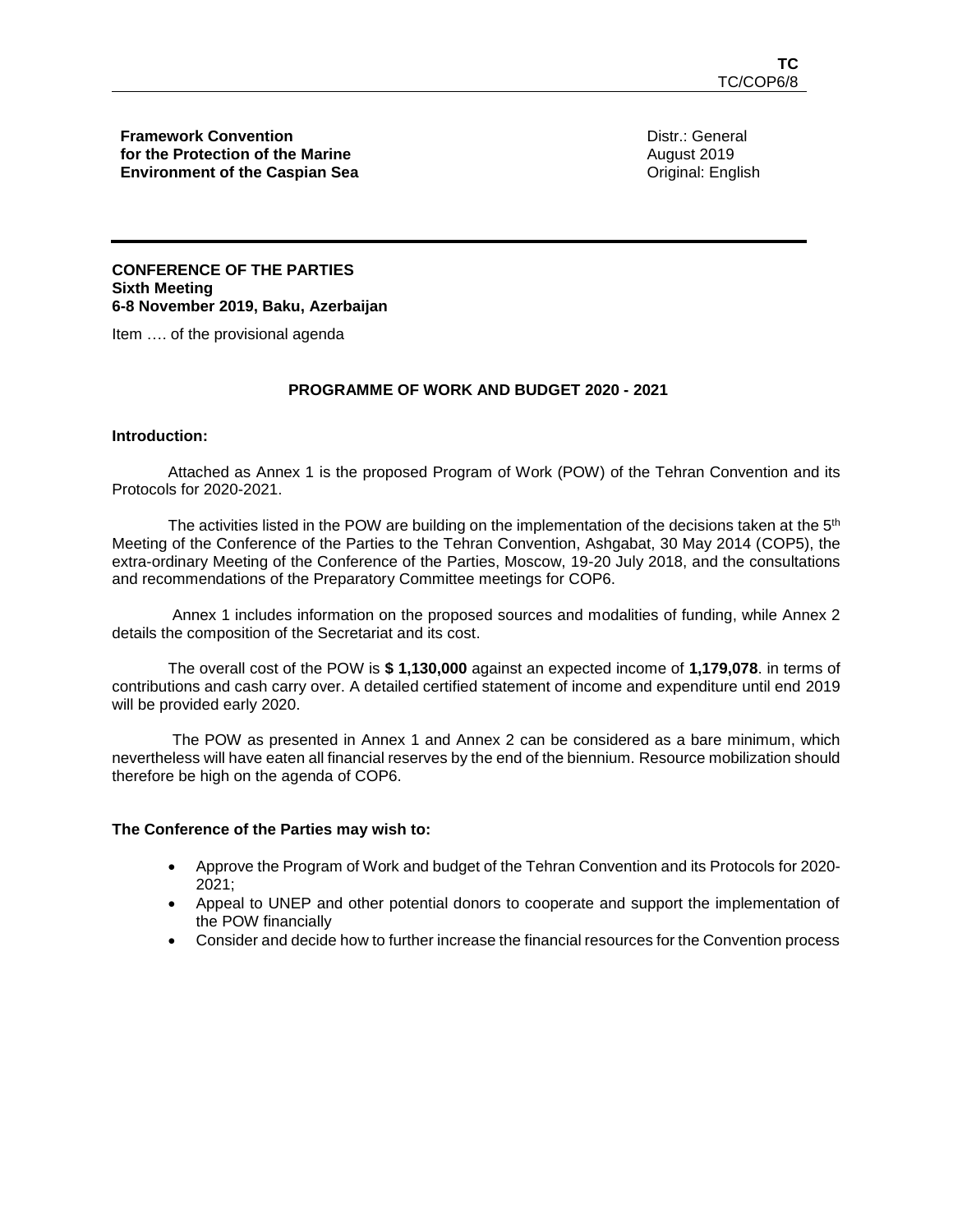# **PROGRAMME OF WORK**

1 January 2020 – 31 December 2021

| N <sub>2</sub> | <b>Timeframe</b>        | <b>Description of activity</b>                                           | <b>Expected outputs</b>                                                                                                                                             | Implementation                                                                                          | Finance (US\$)                                                                               |
|----------------|-------------------------|--------------------------------------------------------------------------|---------------------------------------------------------------------------------------------------------------------------------------------------------------------|---------------------------------------------------------------------------------------------------------|----------------------------------------------------------------------------------------------|
|                |                         |                                                                          |                                                                                                                                                                     |                                                                                                         |                                                                                              |
| 1.             | Jan. 2020-<br>Dec. 2021 | Support to the established<br>network of NCLOs                           | Operational network of NCLOs<br>facilitating implementation of<br><b>Convention and Protocols</b>                                                                   | Governments with<br>support TCIS                                                                        | 120.000 (TC)                                                                                 |
| 2.             | Jan. 2020-<br>Dec. 2021 | <b>Finalization of Secretariat</b><br>arrangements and budget<br>support | Fully staffed Secretariat in Baku<br>Cash and in-kind contributions<br>including secondments by Contracting<br>Parties secured                                      | Governments with<br>support TCIS and<br><b>UNEP</b>                                                     | $585,000$ (TC) + add.<br>contributions host<br>country, UNEP and<br>in kind (see Annex<br>2) |
| 3.             | Jan. 2020-<br>Dec. 2021 | <b>Update Strategic</b><br><b>Convention Action Plan</b>                 | <b>Strategic Convention Action Plan</b><br>updated                                                                                                                  | Governments-with<br>support TCIS                                                                        | 20,000 (TC)                                                                                  |
| 4.             | Jan. 2020-<br>Dec. 2021 | Implementation of<br><b>National Convention</b><br><b>Action Plans</b>   | NCAPs under implementation.                                                                                                                                         | Governments-with<br>support TCIS                                                                        | National budgets                                                                             |
| 5.             | Jan. 2020-<br>Dec. 2021 | Ratification, entry into<br>force and implementation<br>of protocols     | Agendas and programmes for<br>implementation of:<br><b>EIA Protocol</b><br>(Moscow) LBS Protocol<br>(Ashgabat) Biodiversity<br>$\overline{\phantom{a}}$<br>Protocol | Governments with<br>support of TCIS<br>and international<br>partners<br>TCS together with<br>Espoo, CBD | 75,000 (TC) +<br>contributions<br>partners                                                   |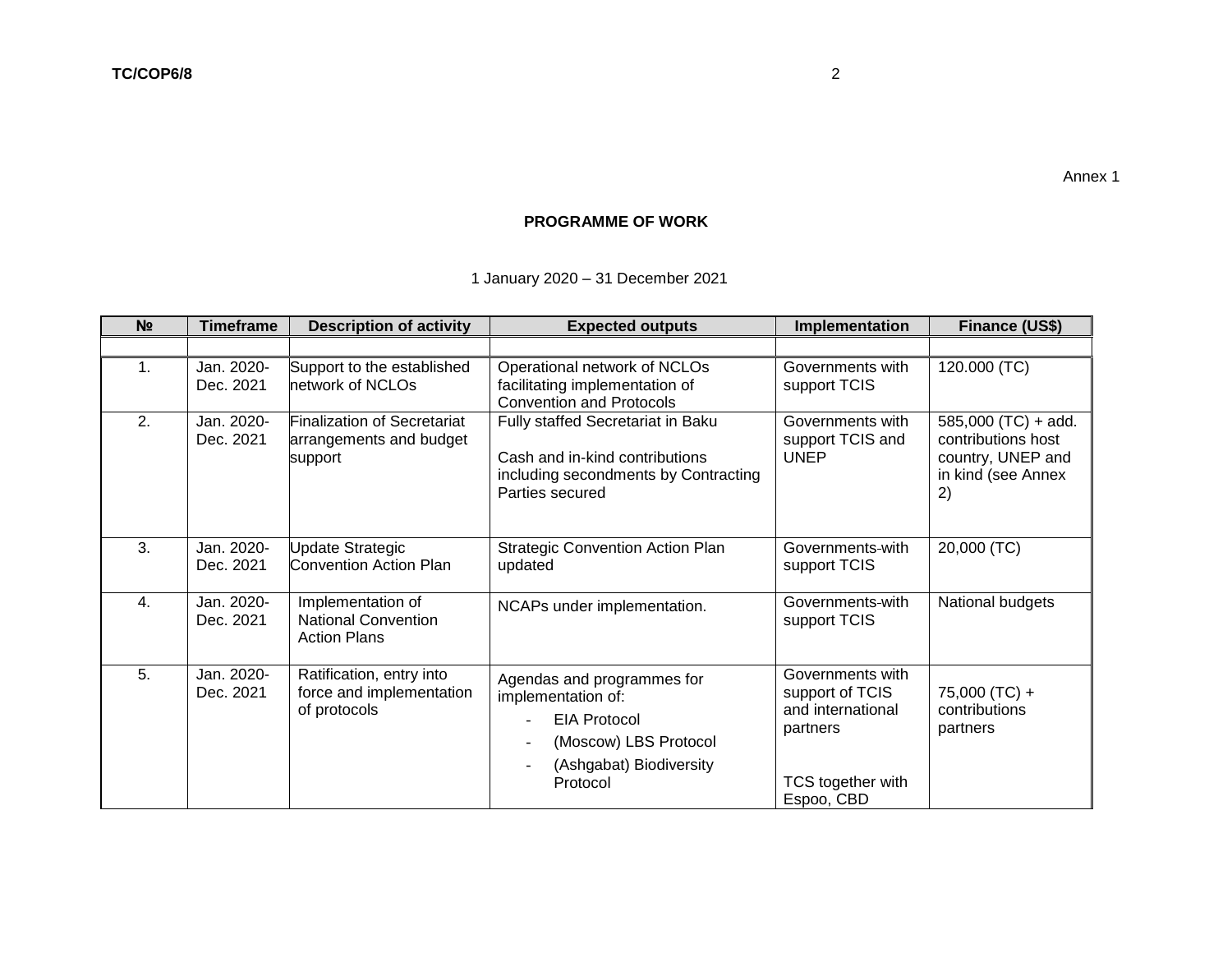| N <sub>2</sub> | <b>Timeframe</b>        | <b>Description of activity</b>                    | <b>Expected outputs</b>                                                                                                                                | Implementation                                            | Finance (US\$)                                    |  |
|----------------|-------------------------|---------------------------------------------------|--------------------------------------------------------------------------------------------------------------------------------------------------------|-----------------------------------------------------------|---------------------------------------------------|--|
|                |                         |                                                   |                                                                                                                                                        |                                                           |                                                   |  |
|                |                         |                                                   | Training for implementation of<br>protocols                                                                                                            | Secretariats and<br><b>UNEP GPA</b>                       |                                                   |  |
| 6.             | Jan. 2020-<br>Dec. 2021 | Implementation of Aktau<br>Protocol               | Institutional arrangements completed,<br>and Regional Plan adopted and in<br>operation                                                                 | Governments with<br>support TCIS                          |                                                   |  |
|                |                         |                                                   | Engagement and support of oil and<br>gas industry secured, through OSPRI,<br>joint programming and other<br>cooperative arrangements                   | TCS with support<br>Governments and<br><b>OSPRI</b>       | 40,000 (TC):                                      |  |
|                |                         |                                                   | Training and exercise programme in<br>place                                                                                                            | <b>TCS through</b><br>OSPRI/IMO                           | 180,000 (EB)                                      |  |
|                |                         |                                                   | Comprehensive training workshops in<br>connection with the meeting of the<br>National Operational Authorities under<br>Aktau Protocol in 2020 and 2021 |                                                           |                                                   |  |
| 7.             | Jan. 2020-<br>Dec. 2021 | Monitoring, reporting and<br>information exchange | EMP under implementation: outputs of<br>WG on Monitoring and Assessment                                                                                | WG on Monitoring<br>with support TCIS,<br>CaspCom         | 60,000 (TC) +<br>national budgets +<br>EB support |  |
|                |                         |                                                   | Five National Reports produced under<br><b>Unified Reporting Format</b>                                                                                | Governments                                               | 20,000 (TC) National<br>budgets                   |  |
|                |                         |                                                   | Web-based Caspian Environment<br>Information Centre in operation                                                                                       | Information focal<br>points and TCIS<br>supported by Grid | (TC)<br>30,000<br>$+$                             |  |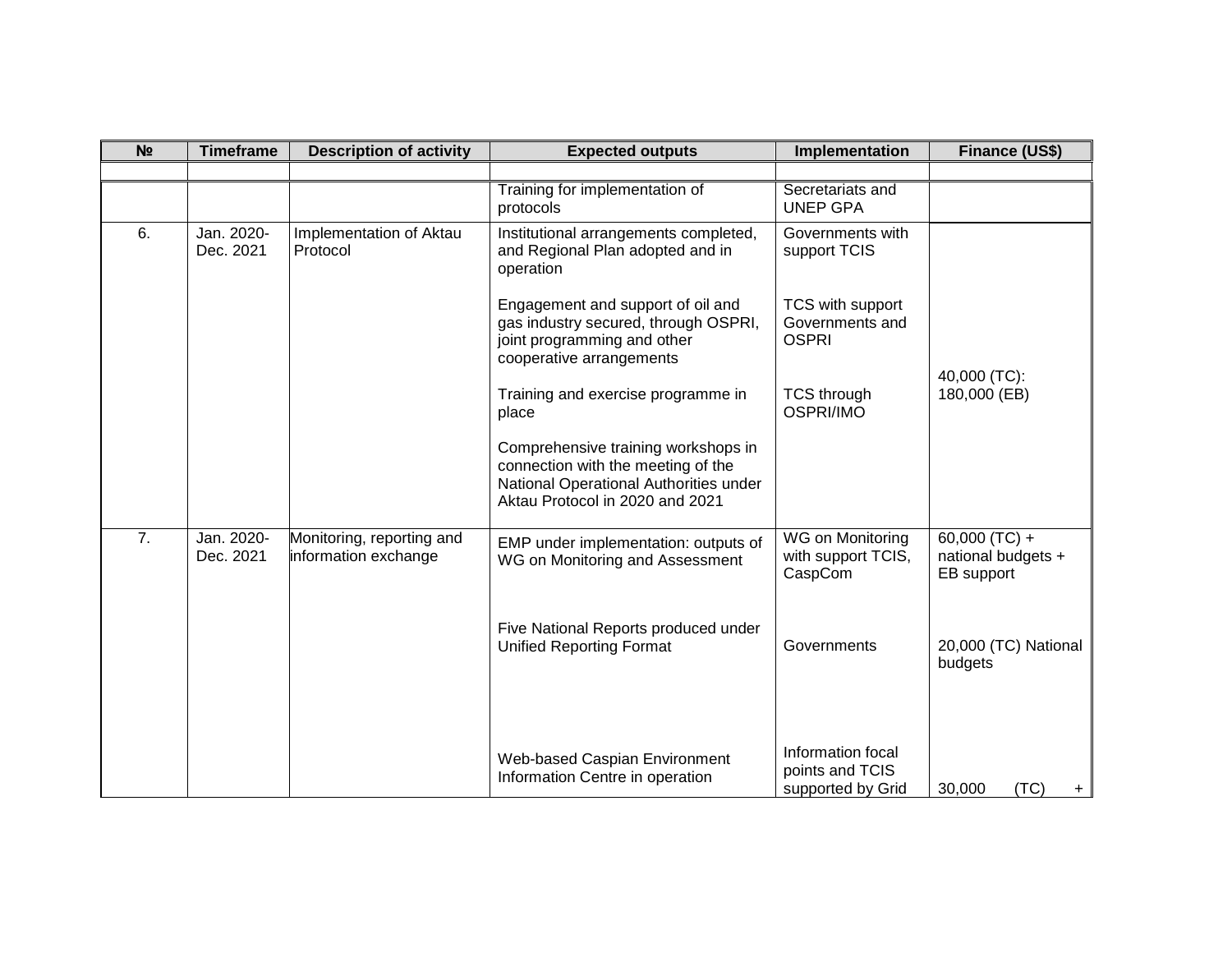| N <sub>2</sub>   | <b>Timeframe</b>        | <b>Description of activity</b>                                      | <b>Expected outputs</b>                                                                                                             | Implementation                                                      | Finance (US\$)                                                        |
|------------------|-------------------------|---------------------------------------------------------------------|-------------------------------------------------------------------------------------------------------------------------------------|---------------------------------------------------------------------|-----------------------------------------------------------------------|
|                  |                         |                                                                     |                                                                                                                                     |                                                                     |                                                                       |
|                  |                         |                                                                     |                                                                                                                                     | Arendal.                                                            | national<br>budgets+<br>EB support                                    |
| 8.               | Jan. 2020-<br>Dec. 2021 | Cooperation with and<br>support from international<br>organizations | Cooperative arrangements and/or<br>funding secured from, GEF, GCF,<br>UNEP, UNDP, IMO, FAO                                          | Governments with<br>support of TCS and<br>international<br>partners | Budgets of donor<br>governments and<br>international<br>organizations |
| $\overline{9}$ . | Jan. 2020-<br>Dec. 2021 | Climate Change Adaptation<br>Project                                | Project developed and submitted to<br><b>Green Climate Fund</b>                                                                     | TCIS, private sector<br>and Governments                             | 15,000 (UNEP)                                                         |
| 10.              | Jan. 2020-<br>Dec. 2021 | Stakeholder Engagement                                              | Public participation strategies under<br>implementation as part of NCAPs                                                            | Governments with<br><b>TCS support</b>                              | National budgets                                                      |
|                  |                         |                                                                     | Stakeholder networks for TC<br>implementation in place and consulted                                                                | idem                                                                | 30,000 (TC)                                                           |
|                  |                         | Project                                                             | Stakeholder analysis and capacity<br>building; strengthening stakeholder<br>networks; special stakeholder<br>programmes and events: | <b>TCIS</b>                                                         | (EB) (Integral<br>Petroleum)                                          |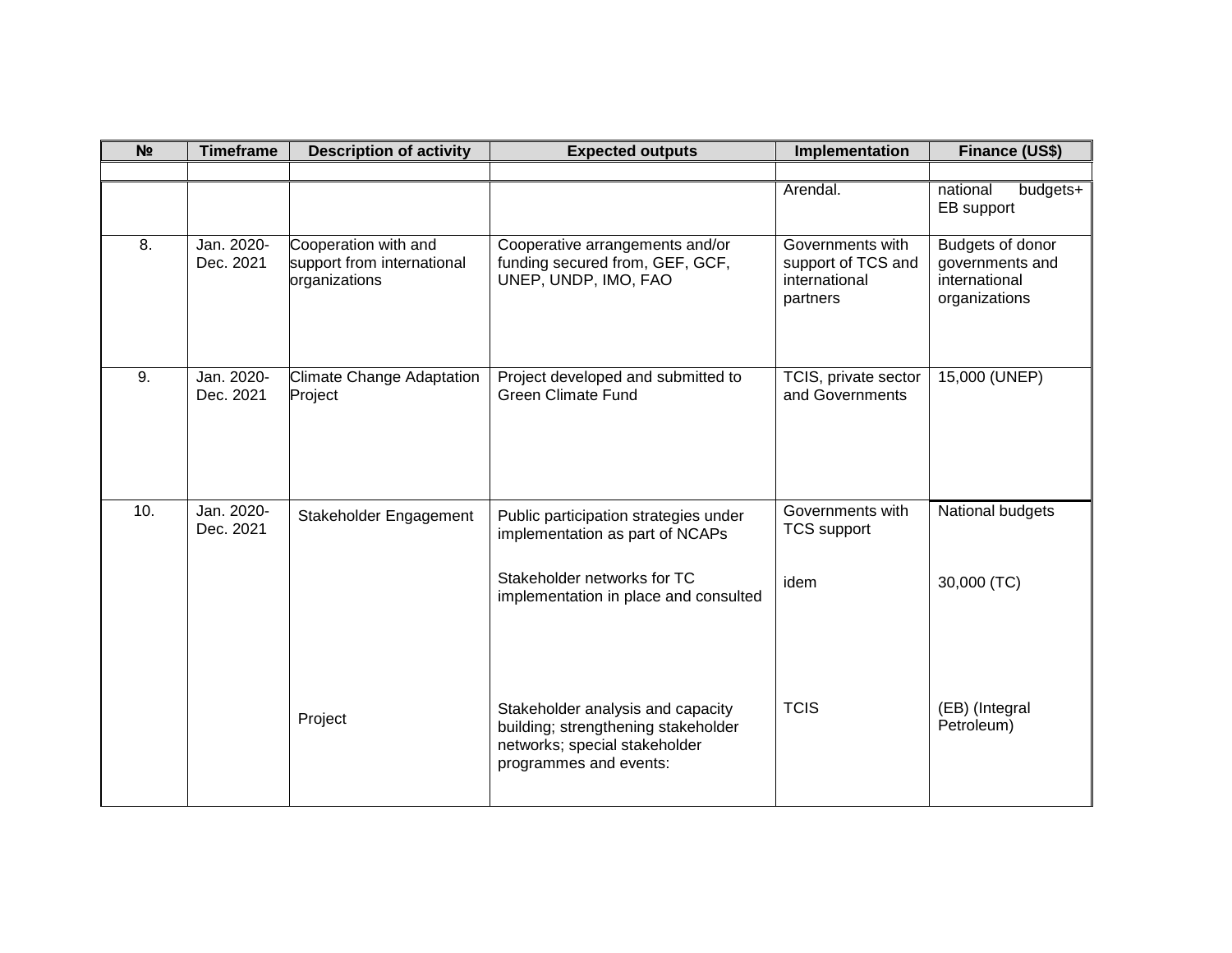| N <sub>o</sub> | <b>Timeframe</b>        | <b>Description of activity</b>                                                  | <b>Expected outputs</b>                                                                                                                                                            | Implementation                                                                 | Finance (US\$)                |
|----------------|-------------------------|---------------------------------------------------------------------------------|------------------------------------------------------------------------------------------------------------------------------------------------------------------------------------|--------------------------------------------------------------------------------|-------------------------------|
|                |                         |                                                                                 |                                                                                                                                                                                    |                                                                                |                               |
|                |                         |                                                                                 | Caspian Sea Day celebrations 2019<br>and 2020 in five Caspian countries                                                                                                            | Governments with<br><b>TCIS</b> support                                        | 50.000 (TC)                   |
| 11.            | Jan. 2020-<br>Dec. 2021 | Projects on addressing<br>Marine litter in the<br>Caspian Sea                   | Network for addressing the Caspian<br>marine litter established and Caspian<br>Marine Litter Regional Action Plan as<br>part of LBS protocol developed and<br>under implementation | TCIS and Gov.<br>focal points<br>assisted by Water<br><b>Initiative Center</b> | (EB) (New World<br>Programme) |
| 12.            | Jan. 2020-<br>Dec. 2021 | Cooperation with<br>Commission on Aquatic<br>Bioresources of the<br>Caspian Sea | Memorandum of Understanding<br>between the Thran Convention and<br>the Commission on Aquatic<br>Bioresources of the Caspian Sea                                                    | Governments with<br>support of TCIS                                            | $15,000$ (TC)                 |
| 13.            | Jan. 2020-<br>Dec. 2021 | Support to the 2 <sup>nd</sup><br>Caspian Economic Forum                        | Green Economy in the Caspian Sea                                                                                                                                                   | Governments with<br>support of TCIS                                            | $20,000$ (TC)                 |
| 14.            | 2020 and<br>2021        | Two Regional Preparatory<br>Meetings for COP7                                   | PrepCom in fall 2020 to review<br>institutional arrangements and<br>implementation of POW/Protocols                                                                                | Governments with<br>support of TCIS                                            | 20,000 (TC)                   |
|                |                         |                                                                                 | PrepCom in autumn 2021 to<br>conduct/finalize negotiations on<br>outstanding issues, review docs and<br>prepare decisions of COP7                                                  | Governments with<br>support of TCIS                                            | 20,000 (TC)                   |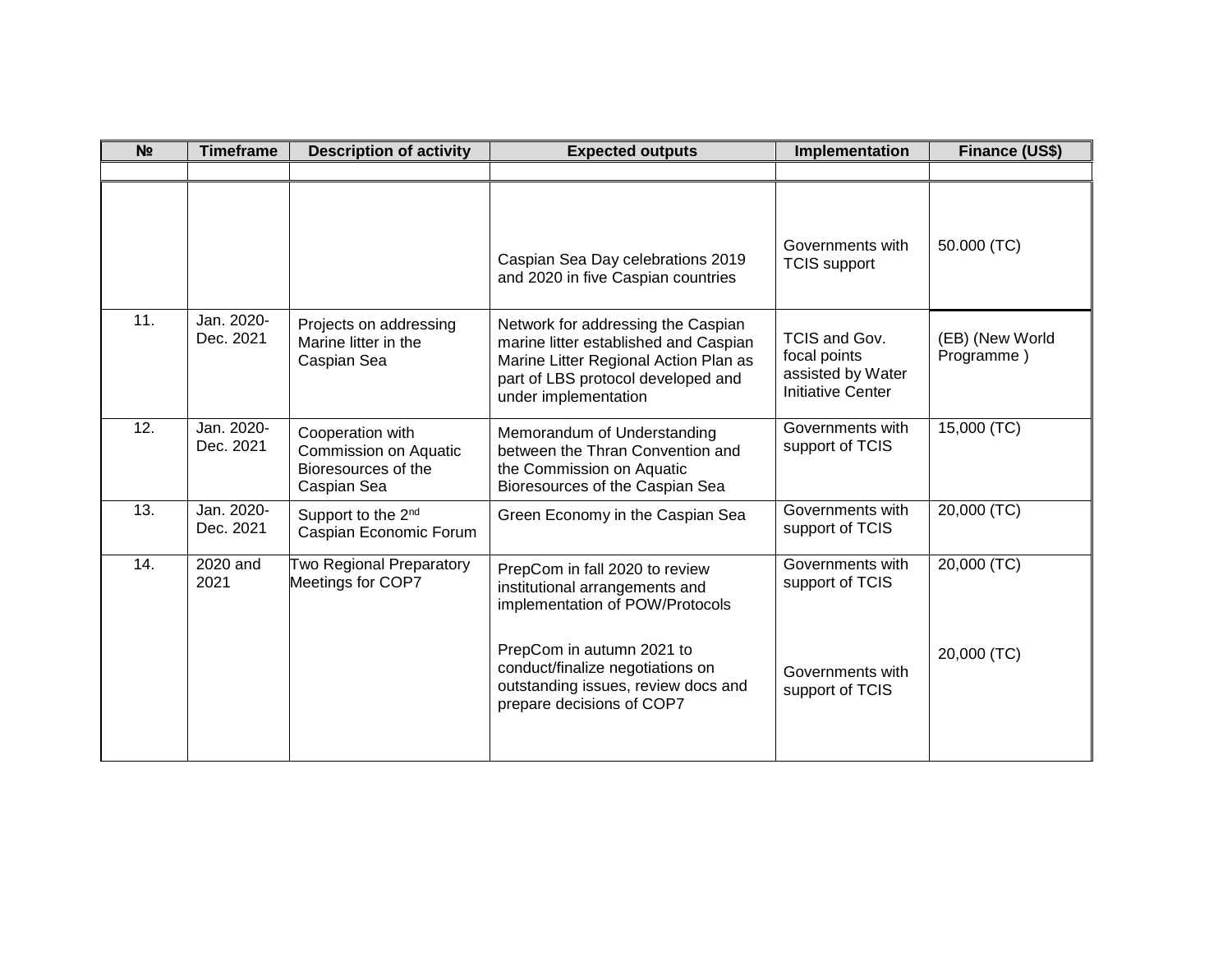| N <sub>2</sub> | <b>Timeframe</b>                    | <b>Description of activity</b> | <b>Expected outputs</b>                    | Implementation                         | Finance (US\$)                          |
|----------------|-------------------------------------|--------------------------------|--------------------------------------------|----------------------------------------|-----------------------------------------|
|                |                                     |                                |                                            |                                        |                                         |
| 15.            | Late 2020 -<br>mid 2021,<br>IR Iran | COP7                           | <b>Ministerial Statement and Decisions</b> | Governments with<br><b>TCS</b> support | $25.000 (TC) + host$<br>country support |
|                |                                     |                                |                                            |                                        |                                         |